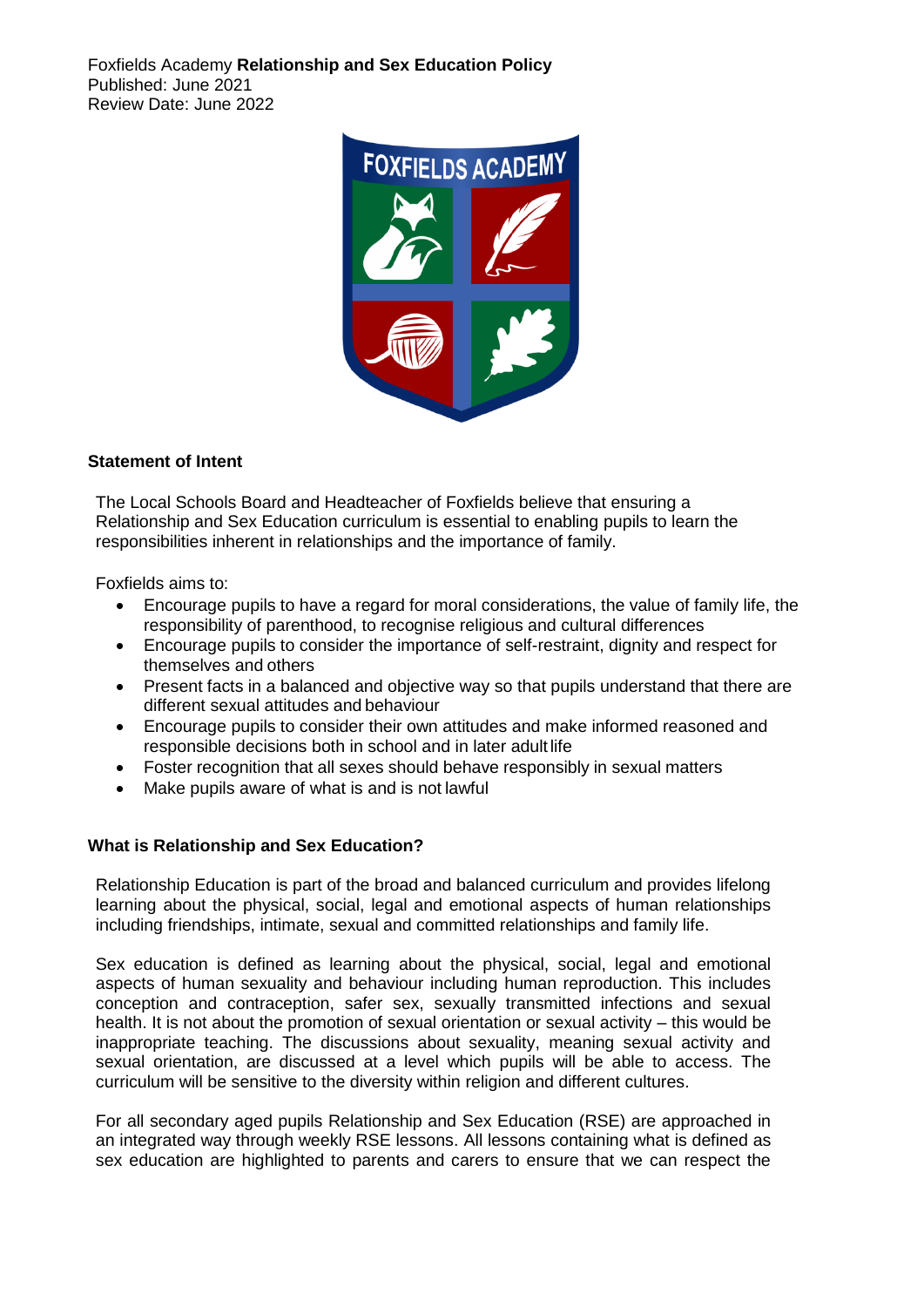wishes of parents and carers who have withdrawn their child from this content.

The objective of RSE is to help and support young people through their physical, emotional and moral development. A successful programme, firmly embedded in the curriculum, will help young people learn to respect themselves and others and move with confidence from childhood through adolescence into adulthood.

The RSE Curriculum will be made relevant by being informed by current national and local data. Teachers of RSE will be advised through Continual Professional Development.

RSE has three main elements:

## **1. Attitudes and Values**

- Communicating 'yes' and 'no'
- Learning the importance of values and individual conscience and moral considerations
- Learning the value of family life and stable and loving relationships for the nurture of children
- Learning the value of respect, love and care
- Body awareness
- Exploring, considering and understanding moral dilemmas
- Developing critical thinking as part of decision-making

# **2. Personal and Social Skills**

- Learning to manage emotions and relationships confidently and sensitively
- Friendships and relationships
- Consent and communicating choices
- Developing self-respect and empathy for others
- Learning to make choices based on an understanding of difference and with an absence of prejudice
- Developing an appreciation of the consequences of choices made
- Managing conflict and learning how to recognise and avoid exploitation and abuse
- Learning social rules which govern acceptable and non-acceptable behaviour

# **3. Knowledge and Understanding**

- Learning to understand that their bodies will change during puberty and throughout their lives
- Learning and understanding physical development at appropriate stages
- Understanding human sexuality, reproduction, sexual health, emotions and relationships
- Learning about contraception and the range of local and national sexual health advice, contraception and support services
- Learning the reasons for delaying sexual activity, and the benefits to be gained from such a delay and the avoidance of unplanned pregnancy
- Learning to understand issues surrounding gender identity and sexuality
- Understanding the nature of marriage/civil partnership and stable relationships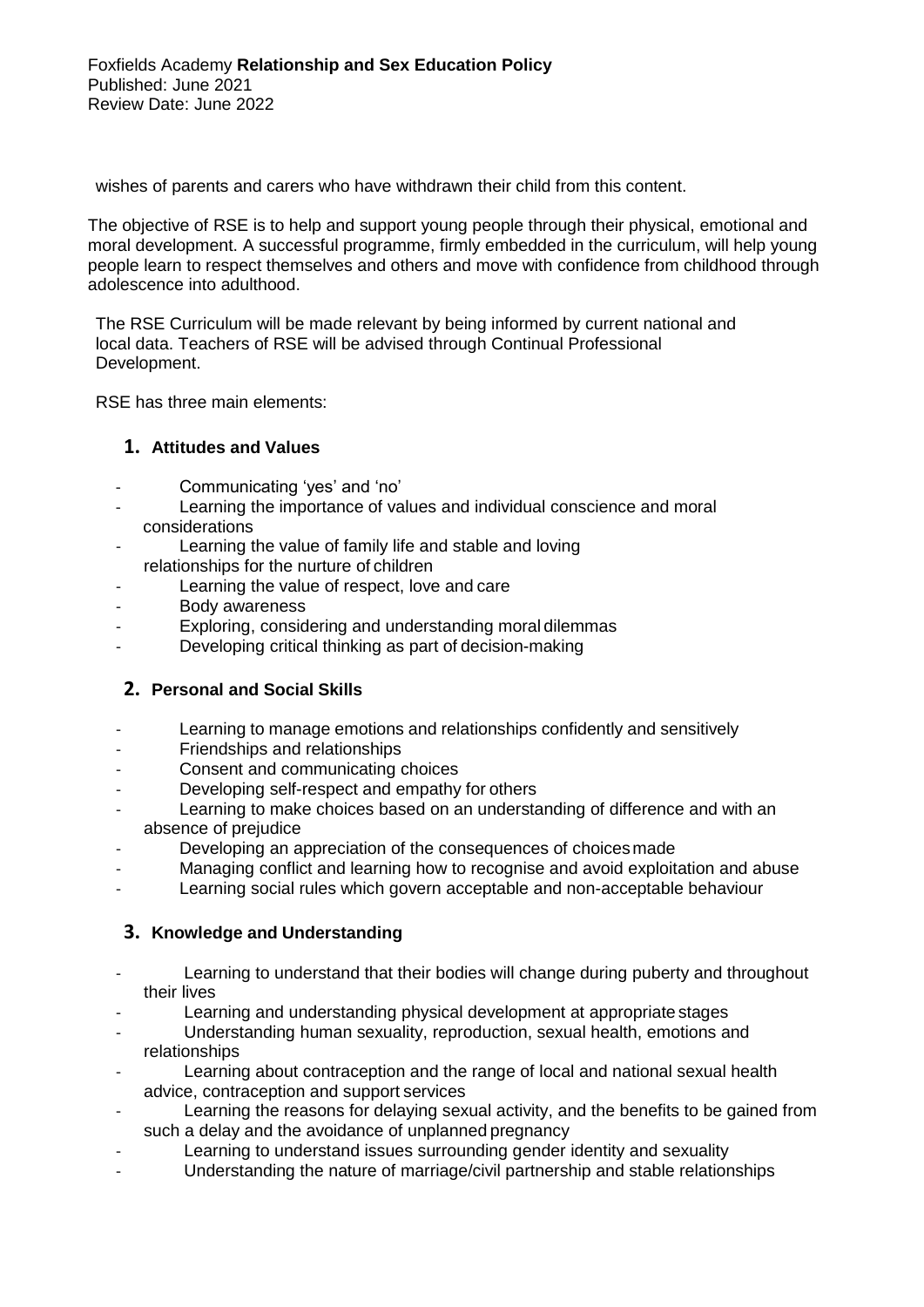## **Values and Ethos**

Foxfields Academy believes that RSE is vital for the personal social and emotional development of our pupils. It equips pupils with the information, skills and values they need to have safe, respectful and enjoyable relationships and empowers them to take responsibility for their well-being and sexual health. Foxfields Academy believes that all children and young people have a right to holistic, inclusive and needs—led RSE. We aim to ensure that relationship and sex education is delivered in such a manner as to encourage pupils to have due regard to moral considerations and the value of family life.

We believe that through providing high quality RSE, our pupils are supported and best prepared for life after school.

## **Legislation**

Documents that inform our RSE policy include:

- Education Act (1996)
- Learning and Skills Act (2006)
- Education and Inspection Act (2006)
- Equality Act (2010)
- Supplementary Guidance SRE for the 21<sup>st</sup> Century (2014)
- Children and Social Work Act (2017)
- The Relationships Education, Relationships and Sex Education and Health Education (England) Regulations 2019
- Keeping Children Safe in Education Statutory safeguarding guidance (2021)

### **What is Effective Relationship and Sex Education?**

Effective RSE does not encourage early sexual experimentation. It should teach young people to understand human sexuality and to respect themselves and others. It enables young people to mature, to build up their confidence and self-esteem and understand the reasons for delaying sexual activity. It builds up knowledge and skills, which are particularly important today because of the many different and conflicting pressures on young people.

Effective RSE is essential if young people are to make responsible and well-informed decisions about their lives. It should not be delivered in isolation. It should be firmly rooted within the framework for PSHE, which lie at the heart of our policy to raise standards and expectations for all pupils.

Relationships Education (Primary), Relationships and Sex Education (RSE - Secondary) involves teaching children about relationships, feelings and mental wellbeing, my body, life cycles, human reproduction and keeping safe. At Foxfields it is recognised that some pupils may go through puberty at an earlier age and therefore appropriate intervention sessions will be put in place for individuals in these cases. It does not promote early sexual activity or any particular sexual orientation.

### **How is Relationship Sex Education and Relationship Education taught at Foxfields?**

RSE is taught alongside our Personal Social & Health Education (PSHE) programme by form tutors across Key Stages. Each pupil has an allotted PSHE and RSE (Secondary pupils) or Relationship Education (Primary pupils) lesson within their weekly timetable.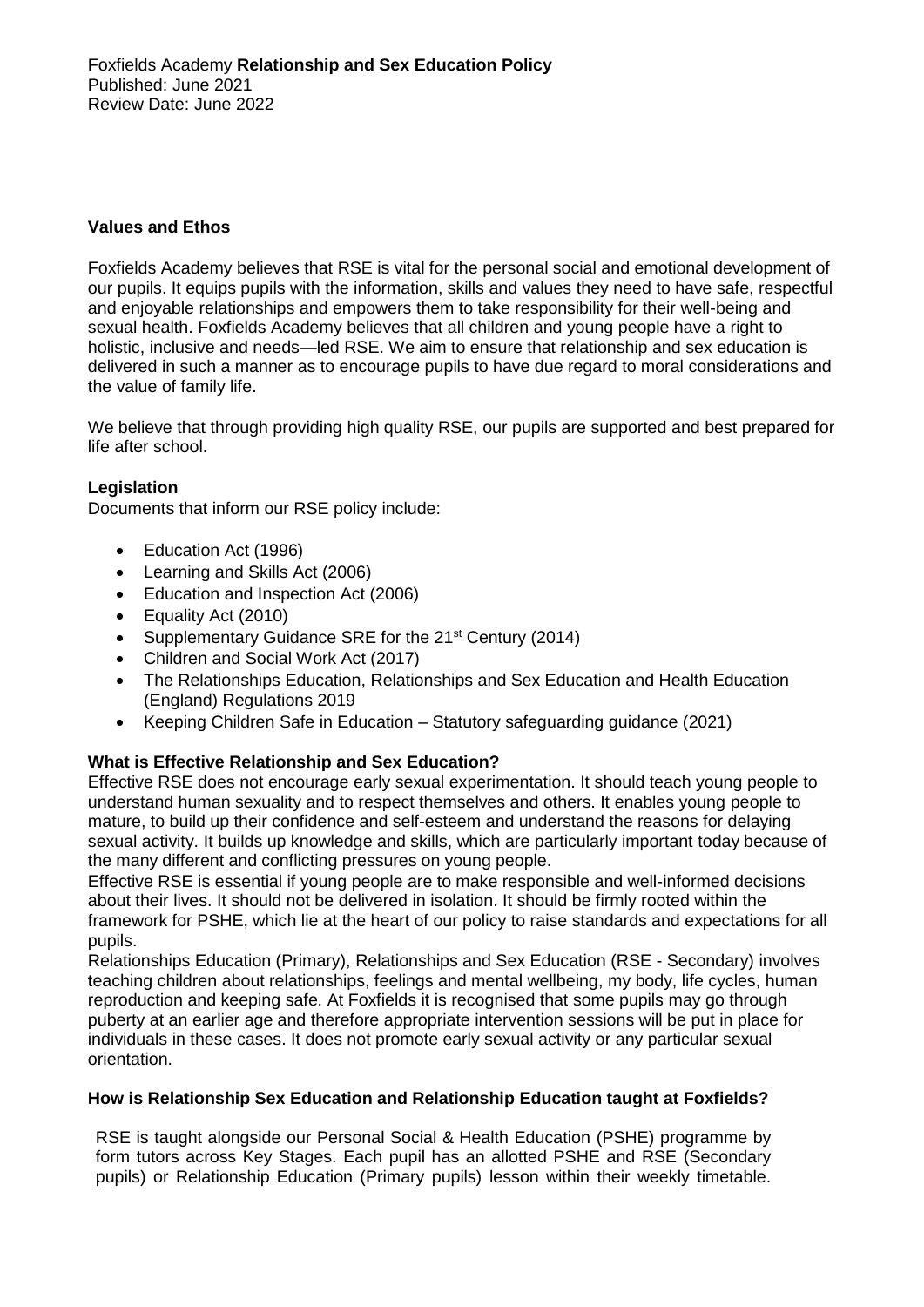Pupils' needs will be assessed before any planning and teaching takes place. This will involve an informal teacher assessment of the age, relative maturity and general learning ability of different classes, followed by the planning of a differentiated curriculum that those pupils will be able to access. This provision will be differentiated and refined further as an ongoing process as the level of pupils understanding is assessed on an individual basis. Teachers will deliver the RSE curriculum in a way that allows pupils to explore varying viewpoints by ensuring that the information is unbiased and impartial.

In response to any specific individual needs that may arise – for instance, in providing differentiated learning resources for ASD pupils or those with sensory impairment – the RSE Coordinators will liaise where necessary with other service providers.

The teaching of RSE will adopt different approaches, with a high emphasis on discussion. Visual resources such as appropriate videos and DVDs and books will be used– these are accompanied by teaching materials and enable pupils to debate what they see.

Teachers will identify pupils' individual needs for support and deploy Teaching Assistants and/or additional resources as necessary so that every pupil is enabled to take part in the lesson to the best of his or her ability.

The RSE Coordinator can be consulted for advice regarding the selection of resources. A considerable bank of resources has been collected and extra resources can be obtained from the Community Nursing Team.

### **Assessment and reporting on learning**

In RSE lessons, teachers will assess progress both formatively (with comments made on pupil work for instance) and summatively (by way of a quiz type assessment of pupil learning at the end of a topic for instance). The school's assessment programme is used to monitor and assess pupil progress in PSHE. The assessment of RSE is linked to this, and the Missions data is published in each pupil's Annual Review.

Teachers may wish to make additional formal assessments by picking key learning objectives for selected lessons and evaluate learning against them. It is not just acquired facts that will be assessed, pupils' progress in attaining new skills and reflecting on values will also be monitored too.

### **Equality**

Our RSE curriculum complements, and is supported by our wider school views on behaviour, inclusion, respect for equality and diversity, and bullying, as a result RSE contributes to fostering equality and respect throughout school life. It is very important that gender equality is a clear and continuous thread, ensuring that our pupils are provided with a consistent approach to equalities in the curriculum and wider school life. Through our RSE curriculum we will support our pupils with their understanding of diversity regarding religion, gender, culture and sexual orientation. The RSE curriculum will support the wider school curriculum in working to reduce intolerance and discrimination based on sexual orientation, disability, ethnicity, religion, and gender. The importance of acceptance of difference and diversity will be taught including the promotion of gender equality, the challenge of gender stereotypes and inequality and the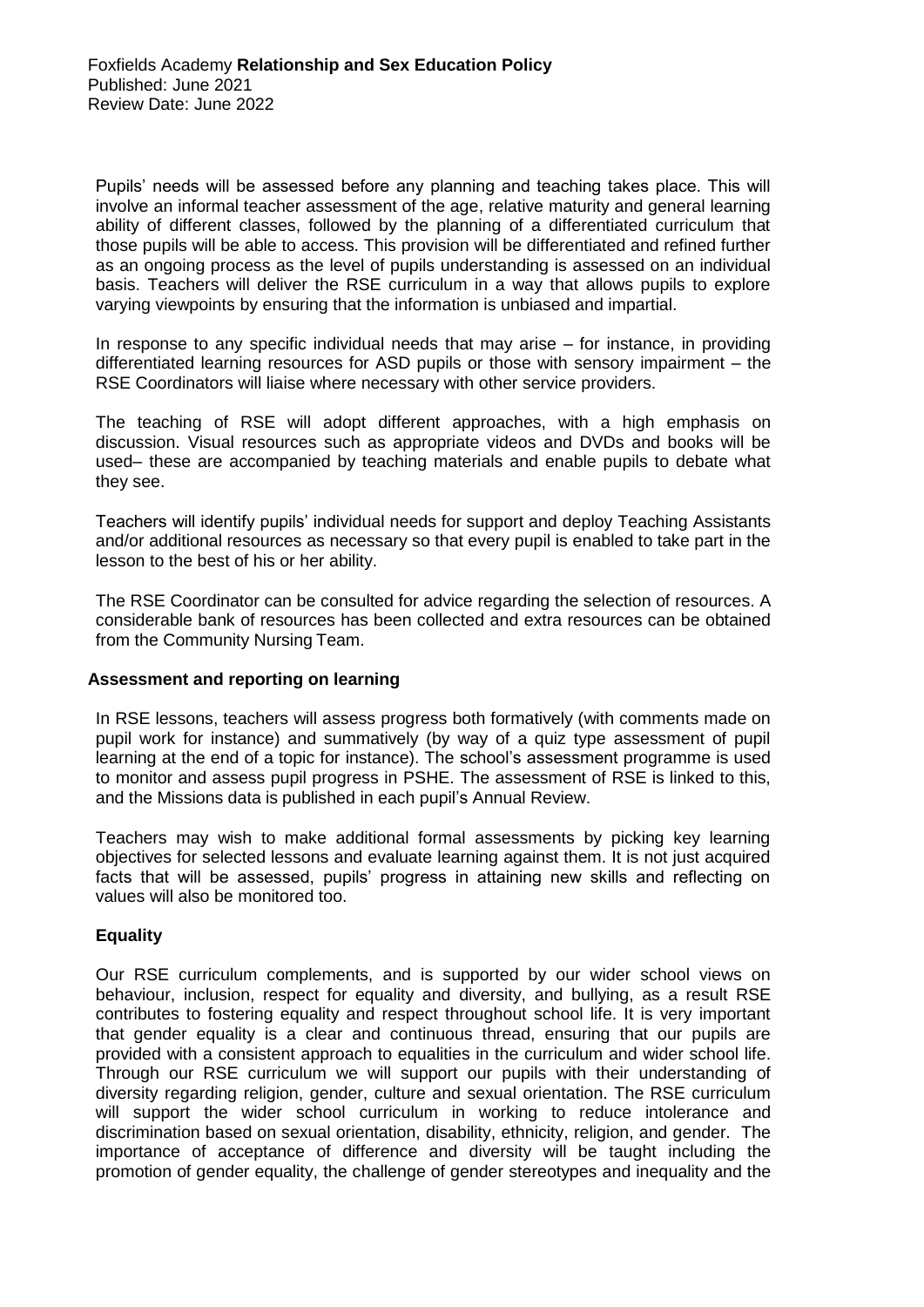promotion of equality in relationships. As a result, we will ensure that all RSE resources used promote equality and are assessed prior to being used within our curriculum.

#### **Responses to touching of genitals and masturbation**

At Foxfields we are fully aware that our young people are changing and growing and our curriculum reflects the help and support required to tackle sensitive issues and spontaneous issues.

Curiosity in one's own body is part of normal development as is the touch of genitalia and masturbation, which are part of normal sexual behaviour. For many of our young people touching their genitalia may be a way of exploring their bodies, gaining sensory stimulation or enjoyment. This may occur in response to many different stimuli.

Without information and support they may not fully understand what is happening when they touch their bodies, or the different feelings they are experiencing. They may not understand the rules of society naturally their understanding of what behaviour is acceptable may be impaired.

It is important for young people to learn these social rules as behaving inappropriately in public situations can put them at risk and increase their vulnerability.

At Foxfields, staff work to ensure that young people are taught effectively, they will not impose their own individual views regarding this behaviour and will work with our pupils in order to adopt strategies which take account of an individual's needs and behaviours.

Although this can be challenging, we feel that it is essential to work with a young person as soon as such behaviours become apparent. The overall aim at Foxfields in relation to masturbation and genital touching will be to support our young people to learn about appropriate behaviours, privacy and hygiene. This will take place through teaching and learning about the concept of public and private, delivering consistent messages in relation to the subject matter as well as to incidents as they occur. Reinforcement of the fact that there are no 'private' spaces within the school environment is maintained.

All staff will be consistent in their approach, agreed actions may incorporate:

- Utilising visual means of showing that it is a 'private time' activity
- Using symbols/flashcards e.g. outlining unacceptable behaviour within the classroom
- Not ignoring behaviour but, at the same time not drawing too much attention to prevent inadvertent behaviour reinforcement

### **Safeguarding**

Should any topic be raised by a pupil that is not part of the lesson the member of teaching staff will discuss with the pupil outside of the lesson.

If there are any concerns for the pupil safety then the safeguarding team will be informed immediately and other organisations contacted where necessary.

#### **Parents and Carers Right to Withdraw**

Parents and Carers will have access to the RSE Policy on the website as well as be given information as to the content of an RSE programme before it begins. This will